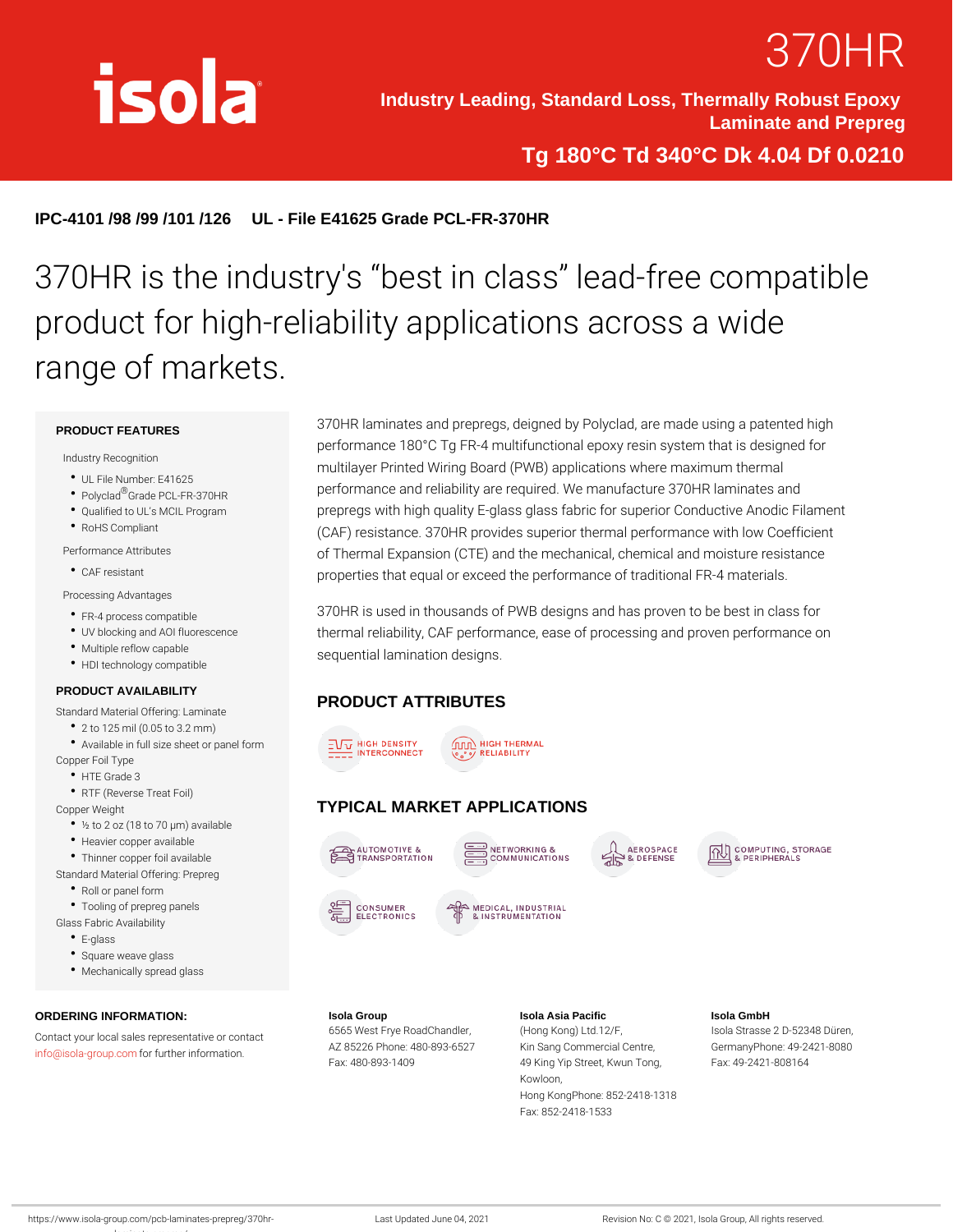### **Typical Values Table**

| <b>Property</b>                                        |                                                                                                                                                                                                                 |                                                  | <b>Units</b>                                         | <b>Test Method</b>                                                                   |
|--------------------------------------------------------|-----------------------------------------------------------------------------------------------------------------------------------------------------------------------------------------------------------------|--------------------------------------------------|------------------------------------------------------|--------------------------------------------------------------------------------------|
|                                                        |                                                                                                                                                                                                                 | <b>Typical Value</b>                             | Metric (English)                                     | IPC-TM-650 (or as noted)                                                             |
| Glass Transition Temperature (Tg) by DSC               |                                                                                                                                                                                                                 | 180                                              | °C                                                   | 2.4.25C                                                                              |
| Decomposition Temperature (Td) by TGA @ 5% weight loss |                                                                                                                                                                                                                 | 340                                              | °C                                                   | 2.4.24.6                                                                             |
| Time to Delaminate by TMA<br>(Copper removed)          | A. T260<br><b>B. T288</b>                                                                                                                                                                                       | 60<br>30                                         | Minutes                                              | 2.4.24.1                                                                             |
| Z-Axis CTE                                             | A. Pre-Tg<br>B. Post-Tg<br>C. 50 to 260°C, (Total Expansion)                                                                                                                                                    | 45<br>230<br>2.8                                 | ppm/°C<br>ppm/°C<br>%                                | 2.4.24C                                                                              |
| X/Y-Axis CTE                                           | Pre-Tg                                                                                                                                                                                                          | 13/14                                            | ppm/°C                                               | 2.4.24C                                                                              |
| Thermal Conductivity                                   |                                                                                                                                                                                                                 | 0.4                                              | W/m·K                                                | <b>ASTM E1952</b>                                                                    |
| Thermal Stress 10 sec @ 288°C<br>$(550.4^{\circ}F)$    | A. Unetched<br><b>B.</b> Etched                                                                                                                                                                                 | Pass                                             | Pass Visual                                          | 2.4.13.1                                                                             |
| Dk, Permittivity                                       | A. @ 100 MHz<br><b>B.</b> @ 1 GHz<br>C. @ 2 GHz<br>D. @ 5 GHz<br>E. @ 10 GHz                                                                                                                                    | 4.24<br>4.17<br>4.04<br>3.92<br>3.92             |                                                      | 2.5.5.3<br>2.5.5.9<br>Bereskin Stripline<br>Bereskin Stripline<br>Bereskin Stripline |
| Df, Loss Tangent                                       | A. @ 100 MHz<br>B. @ 1 GHz<br>C. @ 2 GHz<br>D. @ 5 GHz<br>E. @ 10 GHz                                                                                                                                           | 0.0150<br>0.0161<br>0.0210<br>0.0250<br>0.0250   | $\overline{\phantom{0}}$<br>$\overline{\phantom{0}}$ | 2.5.5.3<br>2.5.5.9<br>Bereskin Stripline<br>2.5.5.5<br>2.5.5.5                       |
| <b>Volume Resistivity</b>                              | A. After moisture resistance<br>B. At elevated temperature                                                                                                                                                      | $3.0 \times 10^{8}$<br>$7.0 \times 10^8$         | MI-cm                                                | 2.5.17.1                                                                             |
| Surface Resistivity                                    | A. After moisture resistance<br>B. At elevated temperature                                                                                                                                                      | $3.0 \times 10^{6}$<br>$2.0 \times 10^{8}$       | $M\n \nabla$                                         | 2.5.17.1                                                                             |
| Dielectric Breakdown                                   |                                                                                                                                                                                                                 | >50                                              | kV                                                   | 2.5.6B                                                                               |
| Arc Resistance                                         |                                                                                                                                                                                                                 | 115                                              | Seconds                                              | 2.5.1B                                                                               |
| Electric Strength (Laminate & laminated prepreg)       |                                                                                                                                                                                                                 | 54 (1350)                                        | kV/mm (V/mil)                                        | 2.5.6.2A                                                                             |
| Comparative Tracking Index (CTI)                       |                                                                                                                                                                                                                 | $3(175-249)$                                     | Class (Volts)                                        | <b>UL 746A</b><br>ASTM D3638                                                         |
| Peel Strength                                          | A. Low profile copper foil and very low profile copper foil<br>all copper foil >17 \m [0.669 mil]<br>B. Standard profile copper<br>1. After thermal stress<br>2. At 125°C (257°F)<br>3. After process solutions | 1.14(6.5)<br>1.25(7.0)<br>1.25(7.0)<br>1.14(6.5) | N/mm (lb/inch)                                       | 2.4.8C<br>2.4.8.2A<br>2.4.8.3<br>2.4.8.3                                             |
| Flexural Strength                                      | A. Length direction<br>B. Cross direction                                                                                                                                                                       | 90.0<br>77.0                                     | ksi                                                  | 2.4.4B                                                                               |
| Tensile Strength                                       | A. Length direction<br>B. Cross direction                                                                                                                                                                       | 55.9<br>35.6                                     | ksi                                                  | ASTM D3039                                                                           |
| Young's Modulus                                        | A. Length direction<br>B. Cross direction                                                                                                                                                                       | 3744<br>3178                                     | ksi                                                  | ASTM D790-15e2                                                                       |
| Poisson's Ratio                                        | A. Length direction<br>B. Cross direction                                                                                                                                                                       | 0.177<br>0.171                                   | $\overline{\phantom{0}}$                             | ASTM D3039                                                                           |
| Moisture Absorption                                    |                                                                                                                                                                                                                 | 0.15                                             | $\%$                                                 | 2.6.2.1A                                                                             |
| Flammability (Laminate & laminated prepreg)            |                                                                                                                                                                                                                 | $V-0$                                            | Rating                                               | <b>UL 94</b>                                                                         |
| Relative Thermal Index (RTI)                           |                                                                                                                                                                                                                 | 130                                              | $^{\circ}{\rm C}$                                    | <b>UL 796</b>                                                                        |
|                                                        |                                                                                                                                                                                                                 |                                                  |                                                      |                                                                                      |